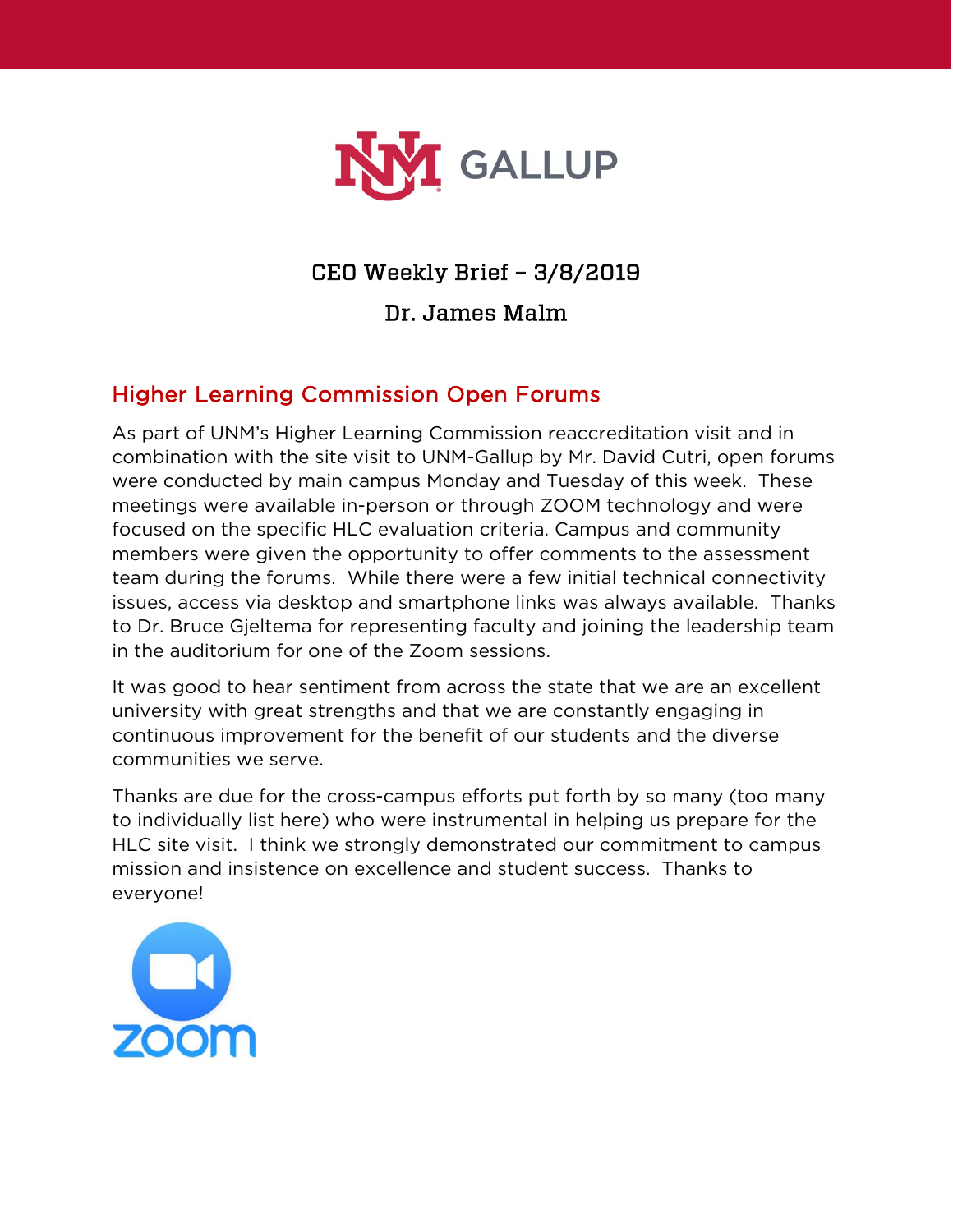#### Legislative Advocacy

Of specific interest to UNM-Gallup are Senate Bill 311 – UNM College of Education Yazzie Lawsuit Needs and House Bill 583 – UNM African American Art Initiatives. Both of these bills are in their respective finance committees after Do Pass recommendations from the point of introduction.

SB 311 supports \$3,913,781 of which \$276,500 has been earmarked for UNM-Gallup for lecture faculty, a senior academic advisor and a graduate assistant through the UNM College of Education. None of these proposed funds are in the \$7 billion spending bill at this time with only a few more days remaining in this year's session.

HB 583 was scheduled to be heard by the House Finance Committee at 1:30 p.m. on Wednesday, March 6 and I was in attendance to support the bill for the Charlie Morrissey Educational Center on our campus. At 2:30, the hearing was cancelled as the floor session went hours longer than planned. In a similar vein, senate proceedings were stalled due to, as quoted in the Santa Fe [New Mexican](https://www.santafenewmexican.com/news/legislature/after-filibuster-senate-oks-power-plant-shutdown-bill/article_cd917a58-b3f0-5057-8e32-d3c0578efafe.html) "a rambling 3  $\frac{1}{2}$  hour filibuster and other parliamentary maneuvering."

#### Local Advisory Board

The next meeting of the UNM-Gallup local advisory board is scheduled for Tuesday, March 19th at 1:00 p.m. in the CEO's conference room. Board Chair Ralph Richards hosts a standing meeting at his family-owned Earl's restaurant to review and approve the agenda prior to each meeting. Click below to see the 3/19 draft agenda and refer to [the local board web page](https://gallup.unm.edu/administration/localboard/) for archived agendas and board packets.

|                                   | GALLUP                                                                                                                                                                                                                                                                                                                                                                                                                                                                           |       |
|-----------------------------------|----------------------------------------------------------------------------------------------------------------------------------------------------------------------------------------------------------------------------------------------------------------------------------------------------------------------------------------------------------------------------------------------------------------------------------------------------------------------------------|-------|
|                                   | <b>Chief Executive Officer</b>                                                                                                                                                                                                                                                                                                                                                                                                                                                   |       |
|                                   | UNM Galup Local Advisory Board Meeting<br>Room GH1216 - 705 Guney Avenue<br>March 19, 2019 - 1:00 PM<br>Gallup, NM 67301                                                                                                                                                                                                                                                                                                                                                         | DRAFT |
|                                   | Anenda                                                                                                                                                                                                                                                                                                                                                                                                                                                                           |       |
| ٠                                 | Call to Order, Confirmation of a Quorum, Adoption of the Agenda - Local Advisory Doard Chair Ralph Richards                                                                                                                                                                                                                                                                                                                                                                      |       |
| <b>Richards</b>                   | II Vote to Approve Minutes: November 20, 2018 Require Meeting, January 8, 2019 Require Meeting - Rajph                                                                                                                                                                                                                                                                                                                                                                           |       |
|                                   | III Public Comment Resited to Berns on the Agenda (timit 3 min. per speaker)<br>All speakers must sign in with the Recording Searsfary                                                                                                                                                                                                                                                                                                                                           |       |
|                                   | IV Commerts from Local Advisory Doard Members                                                                                                                                                                                                                                                                                                                                                                                                                                    |       |
| V CEO Report - James Mann         | 3. Present FY 2019-2020 UNM3 Budget                                                                                                                                                                                                                                                                                                                                                                                                                                              |       |
|                                   | VI Discuss & Vole on FY 2019-2020 UNMS Budget - Ratch Richards                                                                                                                                                                                                                                                                                                                                                                                                                   |       |
| VII New Rusiness                  |                                                                                                                                                                                                                                                                                                                                                                                                                                                                                  |       |
| <b>VIE OUT NUCKER</b>             |                                                                                                                                                                                                                                                                                                                                                                                                                                                                                  |       |
|                                   | IX Public Commercia Not Related to herris on the Agenda (limit 3 min. per speaker)<br>All speakers must sign in with the Recording Searstery                                                                                                                                                                                                                                                                                                                                     |       |
| X Adount                          |                                                                                                                                                                                                                                                                                                                                                                                                                                                                                  |       |
|                                   |                                                                                                                                                                                                                                                                                                                                                                                                                                                                                  |       |
|                                   |                                                                                                                                                                                                                                                                                                                                                                                                                                                                                  |       |
|                                   |                                                                                                                                                                                                                                                                                                                                                                                                                                                                                  |       |
|                                   |                                                                                                                                                                                                                                                                                                                                                                                                                                                                                  |       |
| <b>Dates In Remember</b>          |                                                                                                                                                                                                                                                                                                                                                                                                                                                                                  |       |
| <b>ADD 16</b>                     | UNMC Local Board Meeting in CH1216 at 1pm                                                                                                                                                                                                                                                                                                                                                                                                                                        |       |
| May 10<br>May 21<br><b>May 27</b> | Spring Commercement - Angelo DI Paulo Public School Stadium at 6:00 PM<br>UNMO Local board Meeting in GH1216 at forn<br>Memorial Day - UNIMS Closed                                                                                                                                                                                                                                                                                                                              |       |
| Aine 18                           | UNMC Local Board Meeting in CH1216 at 1pm                                                                                                                                                                                                                                                                                                                                                                                                                                        |       |
|                                   | If you are an individual with a disability who is in need of a reader, anglified, qualified language interpreter, or any other form of equiliany either service to<br>stand or perfolioirs in the meeting, please contact the Chief Executive Office (505-685-7501) as soon as possible. Public documents, including the<br>arenda and relicious can be provided in various anneality furnate. Please contact the Chief Teacutive Critical Fa summary or other how of anneality. |       |
| formet is needed.                 | A CONSENSION COMPUTER SHOPLIFTING IN THE SAFE CARD COMPANY COMPUTER IN THE SAFE CARD                                                                                                                                                                                                                                                                                                                                                                                             |       |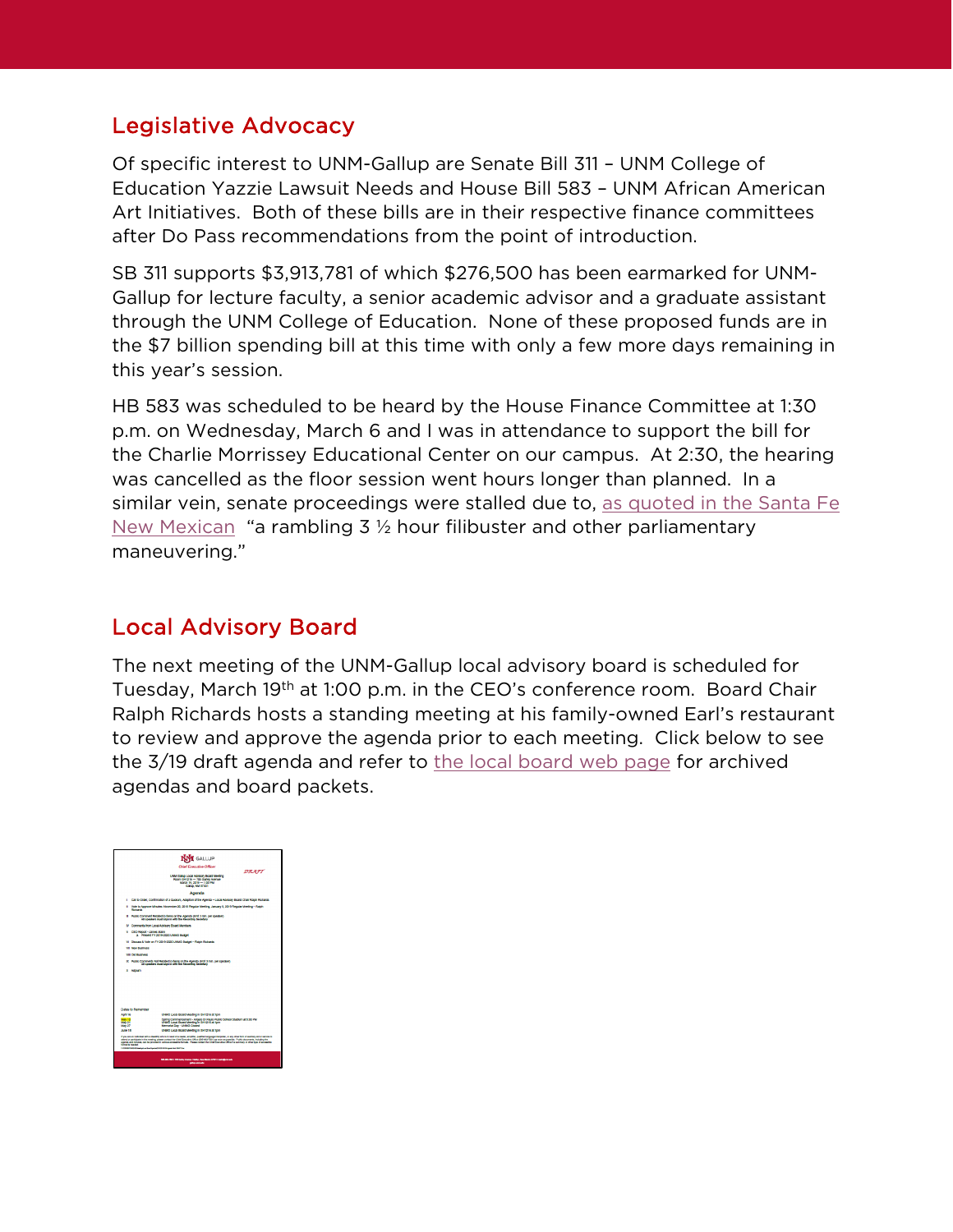

*Local Advisory Board Chair Ralph Richards*

#### Faculty Assembly Budget Review Committee

At the invitation of the faculty assembly budget review committee, Director of Business Operations Robert Griego presented the proposed 2020 UNM-Gallup executive budget. Committee Chair Sylvia Andrew delivered faculty sentiment and recommendations on the draft financial document in preparation for our local advisory board and board of regents public votes on March 19 and April 4, respectively.

Mr. Griego said of the meeting, "I greatly appreciate the input of the faculty members on the budget review committee and look forward to even more transparency as we move forward. The budget calendar presented by the committee members offers us yet another tool to work with all campus stakeholders in the area of financial planning."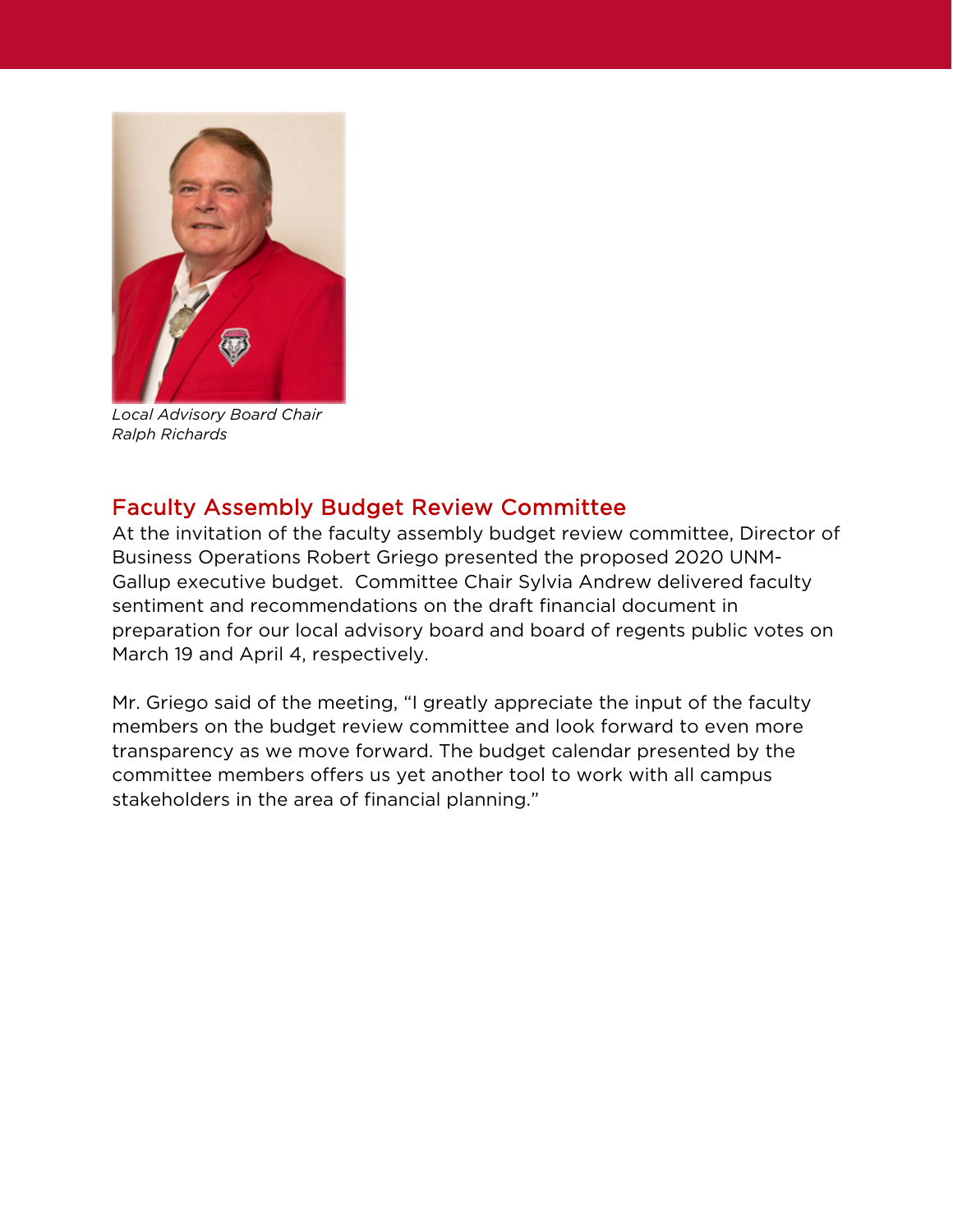

*Dr. Sylvia Andrew, chair of the faculty assembly budget review committee.*

## Student Senate

Members of the UNM-Gallup student senate were presented with the proposed executive budget and elements of the strategic plan refresh by Director of Student Affairs Jayme McMahon. In the spirit of shared governance and transparency, administrators are seeking student input as part of the annual budget process as well as our overall institutional planning.

Please click below to see the draft budget documents presented.

Dean of Instruction Dan Primozic shared his feelings by saying, "As a campus, we will be going forward with the dedicated work that the strategic planning committee started as led by John Zimmerman."

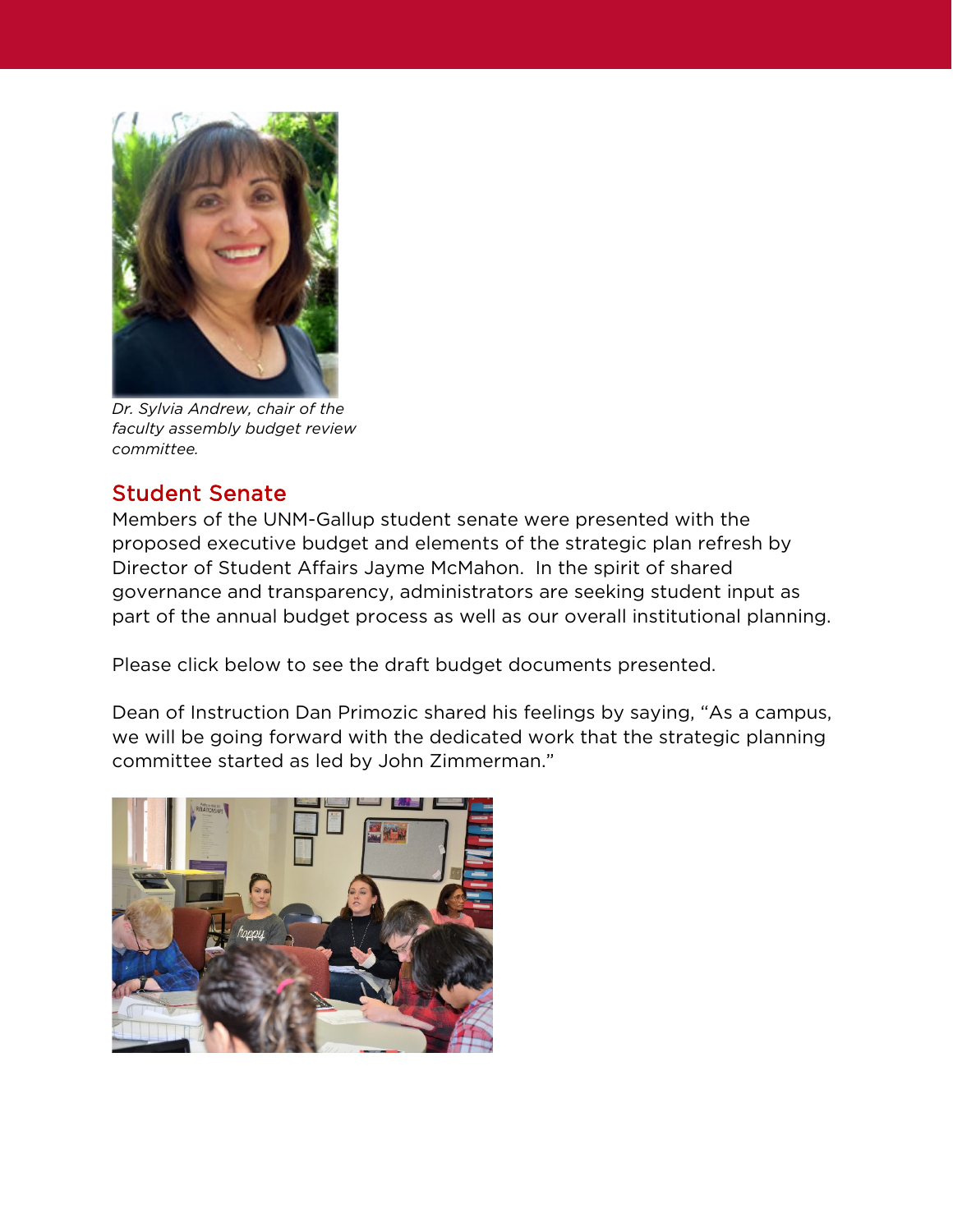

## International Women's Day

Happy International Women's Day which is today, Friday, March 8, 2019. Please take time today to explore powerful words written and illustrated by [women from around the world.](https://www.google.com/doodles/international-womens-day-2019) The graphic below was created by American artist Melissa Crowton as the opening image for Google.com today.



#### Open Office Hours

Members of the leadership team hosted Open Office Hours for today in SSTC room 120. There will not be a session Friday, March 15<sup>th</sup> due to spring break so the next Open Office Hours will be Friday, March 22 in the Nursing Building, Room 141. Please [register here](https://www.gallup.unm.edu/ceo/openofficehours/registration.php?id=8&date=3/22/2019&time=9:00am&loc=GNC-141) to present or share information with the leadership team.

#### Spring Break

It's hard to believe we are already halfway through our spring semester! Best wishes to faculty and students for a restful, safe and productive week away from teaching and learning work. In [John Laurie's 2008 dissertation](https://scholarworks.uno.edu/td/876) *Spring Break: The Economic, Sociocultural and Public Governance Impacts of College Students on Spring Break Host Locations,* the author notes "Spring break is a vacation period in early spring at universities and schools which started during the 1930's in the United States and is observed in some other mainly